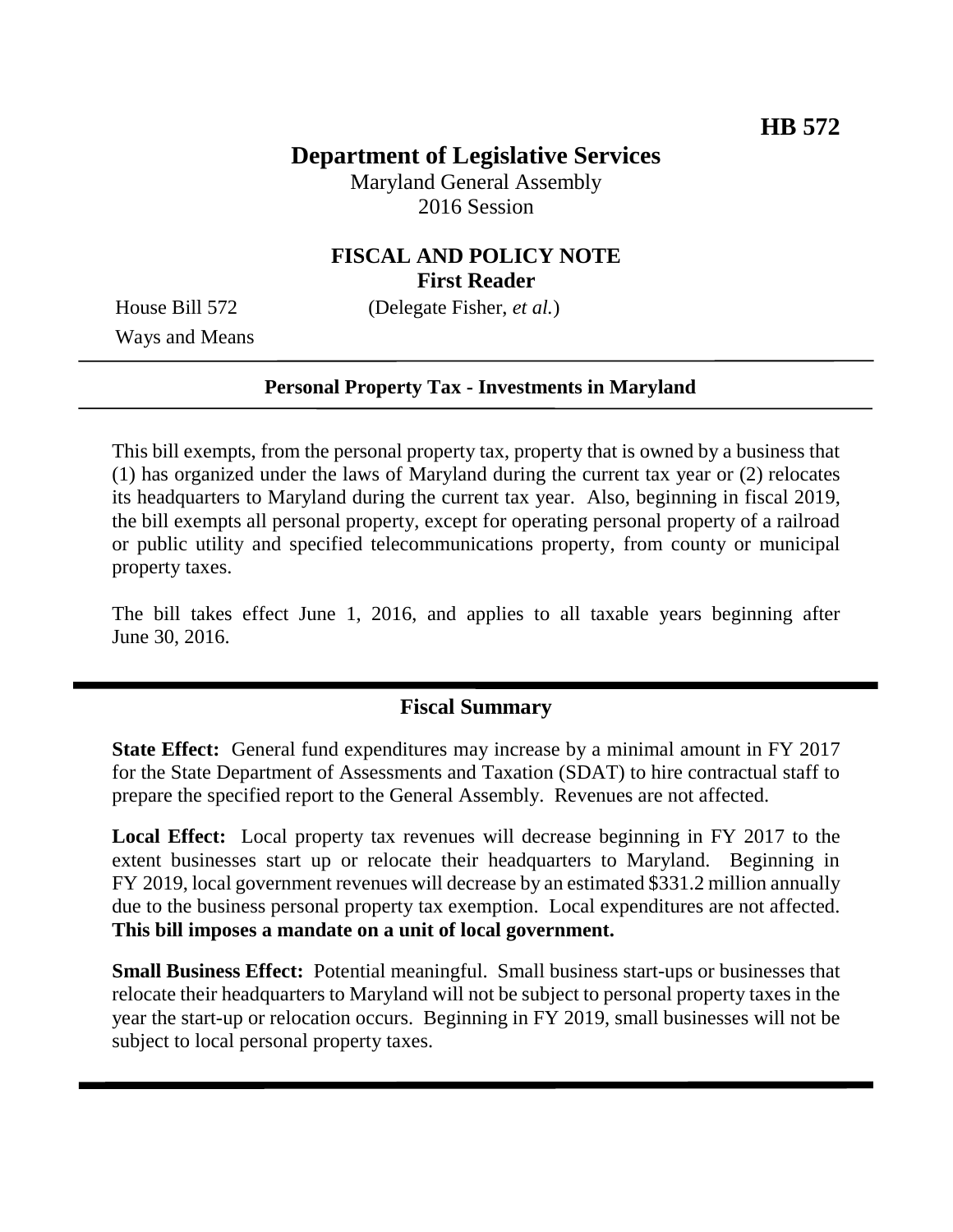## **Analysis**

**Bill Summary:** SDAT must identify provisions of the Annotated Code of Maryland or the Code of Public Local Laws that are rendered inaccurate or obsolete as a result of specified provisions of the bill and must submit a report to the General Assembly, by December 1, 2016, on its findings with recommendations for any amendments to the Annotated Code of Maryland or the Code of Public Local Laws.

**Current Law:** In Maryland, there is a tax on business-owned personal property that is imposed and collected by local governments. Personal property generally includes business property including furniture, fixtures, office and industrial equipment, machinery, tools, supplies, inventory, and any other property not classified as real property. To provide for uniform assessments, SDAT is responsible for assessing all personal property. Each county or municipal government is responsible for issuing the tax bills and collecting the tax. The tax year begins on July 1 and ends on June 30. The personal property tax has been a local tax exclusively since 1984 when the State tax rate on personal property was set at zero.

At the beginning of each calendar, year SDAT mails a personal property tax return to most businesses on record. Businesses must file the return by April 15, reporting personal property located in Maryland on January 1, the "date of finality." The date of finality is the date used to determine ownership, location, value, and liability for tax purposes. An annual report fee is required to be paid to SDAT with the personal property tax return. The annual report fee is for the privilege of maintaining the legal entity's existence in the State.

Personal property, except inventory, is assessed based on the original cost less an annual depreciation allowance. The depreciation rate is determined based on the category of property. Seven rate categories (A through G) each pertain to different types of personal property. Except for data processing equipment and canned software, property may not be depreciated below 25%. For example, an item that was purchased for \$400 would be reduced by the depreciation factor each year until it reaches a minimum of \$100. Inventory is valued at its fair average value using the cost or market value, whichever is lower.

Certain personal property is exempt by statute or local law. Exemptions generally fall into two categories: those mandated by State law and those that are optional to local governments. There are certain organizations or groups whose personal property is exempt throughout the State. These organizations include religious groups, governmental entities, nonprofit hospitals, cemetery and mausoleum companies, and certain other groups that meet specified strict use criteria. In addition, State law requires that certain types of personal property be fully exempt throughout the State. These include aircraft, farming implements, residential (nonbusiness) property, most registered vehicles, boats not more

HB 572/ Page 2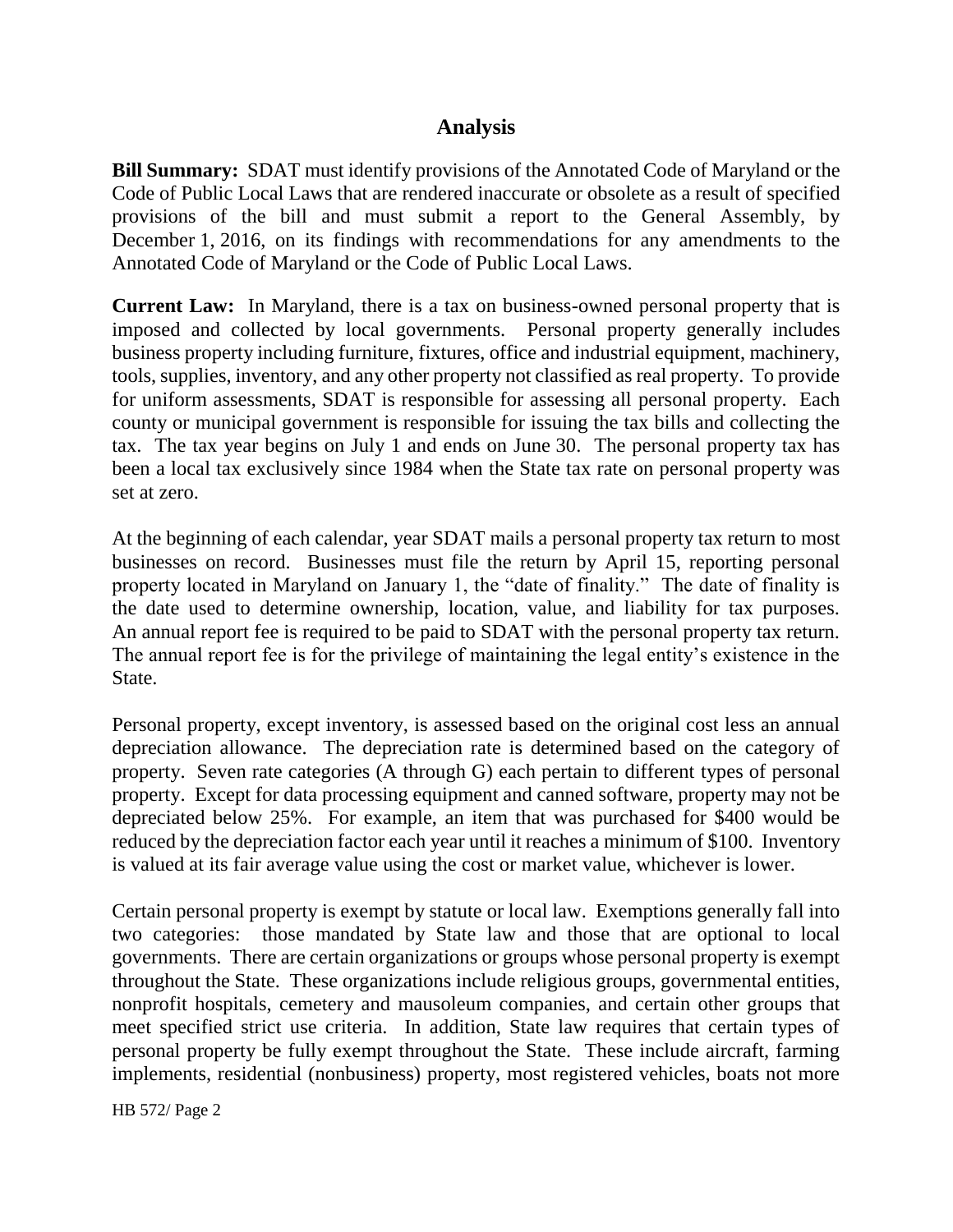than 100 feet in length, hand tools of mechanics or artisans, and intangible personal property (*e.g*., stocks, bonds, patents, goodwill, trademarks, etc.).

State law authorizes local governments to exempt certain types of personal property. The county or municipality where the property is located may authorize a full or partial exemption. The most significant categories that may be exempt from the personal property tax are commercial inventory, manufacturing and research and development inventory, and manufacturing and research and development machinery. Twenty-one counties offer exemptions for 100% of all three categories. Five of these counties (Frederick, Garrett, Kent, Queen Anne's, and Talbot) have elected to exempt all business personal property from county taxation. The three remaining subdivisions do not offer a 100% exemption in all categories but offer exemptions ranging from 0% to 65% for various commercial inventory, manufacturing inventory, and machinery.

**Background:** As shown in **Exhibit 1**, the statewide assessable base for business personal property totals \$12.3 billion in fiscal 2016. Among counties that impose the business personal property tax, the assessable base ranges from a high of \$2.3 billion in Montgomery County to a low of \$34.1 million in Somerset County. Tax rates on business personal property range from \$2.09 in Worcester County to \$5.62 in Baltimore City.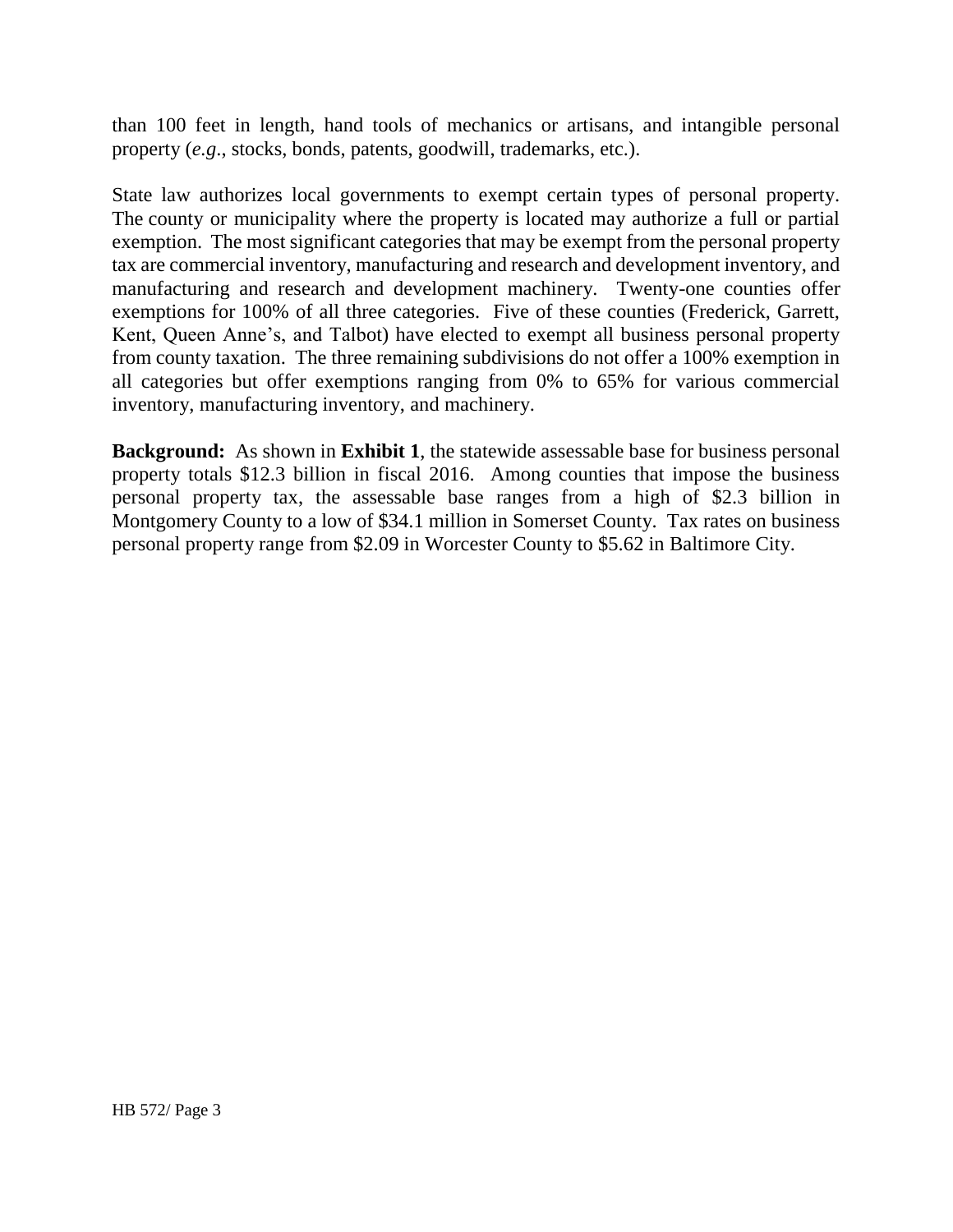|                       |                 | <b>Business</b>          |  |  |
|-----------------------|-----------------|--------------------------|--|--|
| County                | <b>Tax Rate</b> | <b>Personal Property</b> |  |  |
| Allegany              | \$2.4450        | \$184,616,721            |  |  |
| Anne Arundel          | 2.3070          | 1,567,105,677            |  |  |
| <b>Baltimore City</b> | 5.6200          | 1,060,171,330            |  |  |
| <b>Baltimore</b>      | 2.7500          | 1,760,793,226            |  |  |
| Calvert               | 2.2300          | 115,513,235              |  |  |
| Caroline              | 2.4500          | 57,326,479               |  |  |
| Carroll               | 2.5150          | 283,917,151              |  |  |
| Cecil                 | 2.4768          | 239,755,057              |  |  |
| Charles               | 3.0125          | 521,201,660              |  |  |
| Dorchester            | 2.4400          | 0                        |  |  |
| Frederick             | 0.0000          | 0                        |  |  |
| Garrett               | 0.0000          | 121,469,520              |  |  |
| Harford               | 2.6049          | 575,150,767              |  |  |
| Howard                | 2.9750          | 1,062,520,181            |  |  |
| Kent                  | 0.0000          | 0                        |  |  |
| Montgomery            | 2.4975          | 2,263,632,060            |  |  |
| Prince George's       | 3.4350          | 1,466,649,980            |  |  |
| Queen Anne's          | 0.0000          | $\overline{0}$           |  |  |
| St. Mary's            | 2.1308          | 164, 162, 831            |  |  |
| Somerset              | 2.5000          | 34,092,186               |  |  |
| Talbot                | 0.0000          | $\theta$                 |  |  |
| Washington            | 2.3700          | 395,701,992              |  |  |
| Wicomico              | 2.1715          | 222,741,705              |  |  |
| Worcester             | 2.0875          | 207,188,047              |  |  |
| <b>Total</b>          |                 | \$12,303,709,805         |  |  |

**Exhibit 1 County Business Personal Property Base Fiscal 2016**

Source: State Department of Assessments and Taxation

HB 572/ Page 4 **Local Fiscal Effect:** The bill affects local personal property tax collections in two ways. First, the bill provides a one-year personal property tax exemption for businesses that either start up or relocate their headquarters to Maryland for the tax year in which the start-up or relocation occurs. Second, beginning in fiscal 2019, the bill provides a personal property tax exemption for all personal property, except for operating personal property of a railroad or a public utility, and property used to provide a cable television, data, or telecommunications service, including all fiber-optic and other cable wire systems, cellular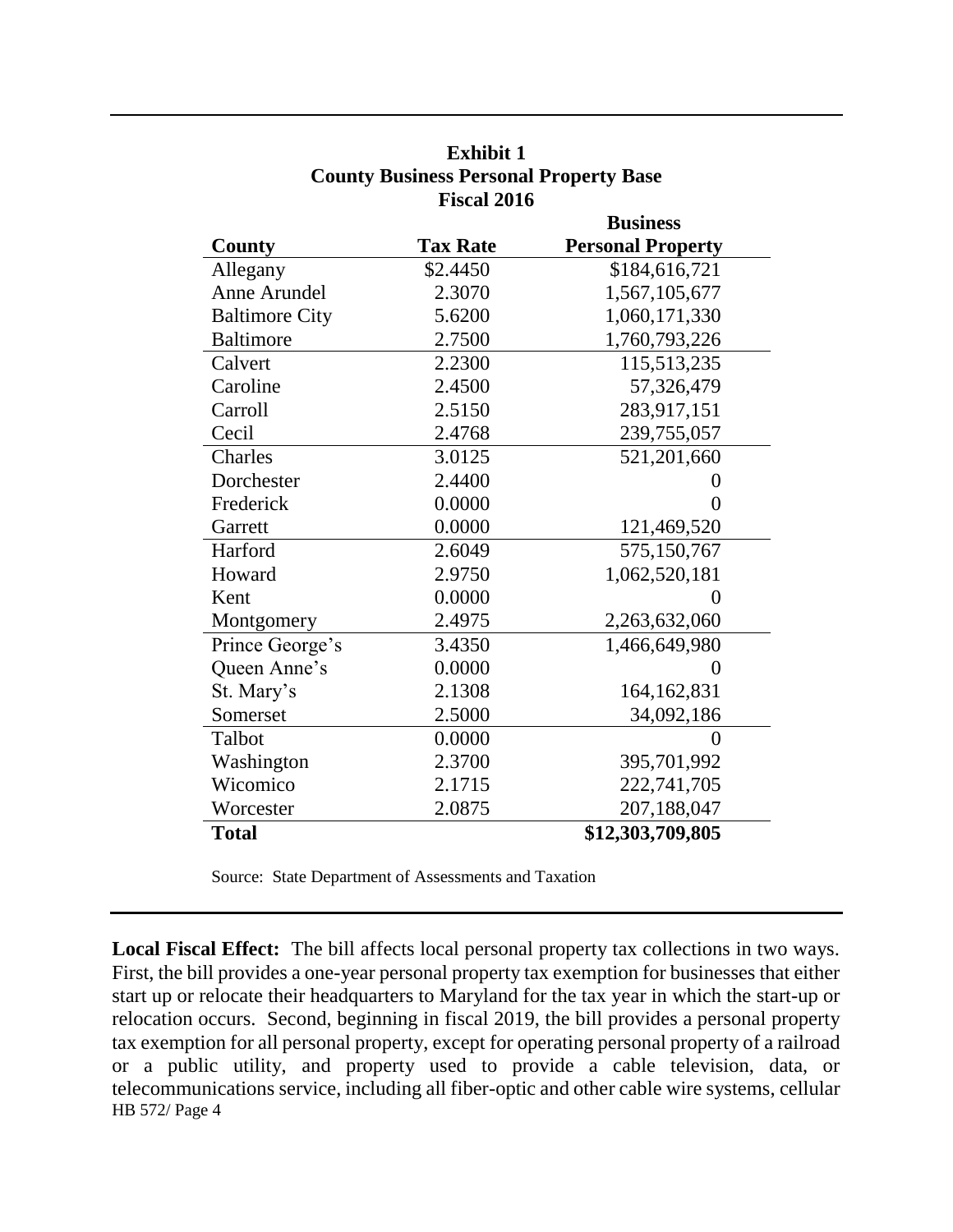telephone towers, and wireless appurtenances attached to or installed on cellular telephone towers.

#### *One-time Start-up Exemption*

Local property tax revenues will decrease beginning in fiscal 2017 to the extent businesses start up or relocate in Maryland during a given year. The revenue loss will depend on the number of qualifying businesses and the assessed value of personal property. The amount of any revenue decrease will also vary between counties as counties have different tax rates and some counties do not tax personal property. To the extent a large company starts up or moves its headquarters, the effect could be significant in that year. As a point of reference, SDAT indicates that, in fiscal 2015, there were 536 new business filings; these new businesses had approximately \$3.0 million in personal property, as shown in **Exhibit 2.** In addition, there were an additional 299 new business filings in various municipalities; these businesses had approximately \$1.3 million in personal property.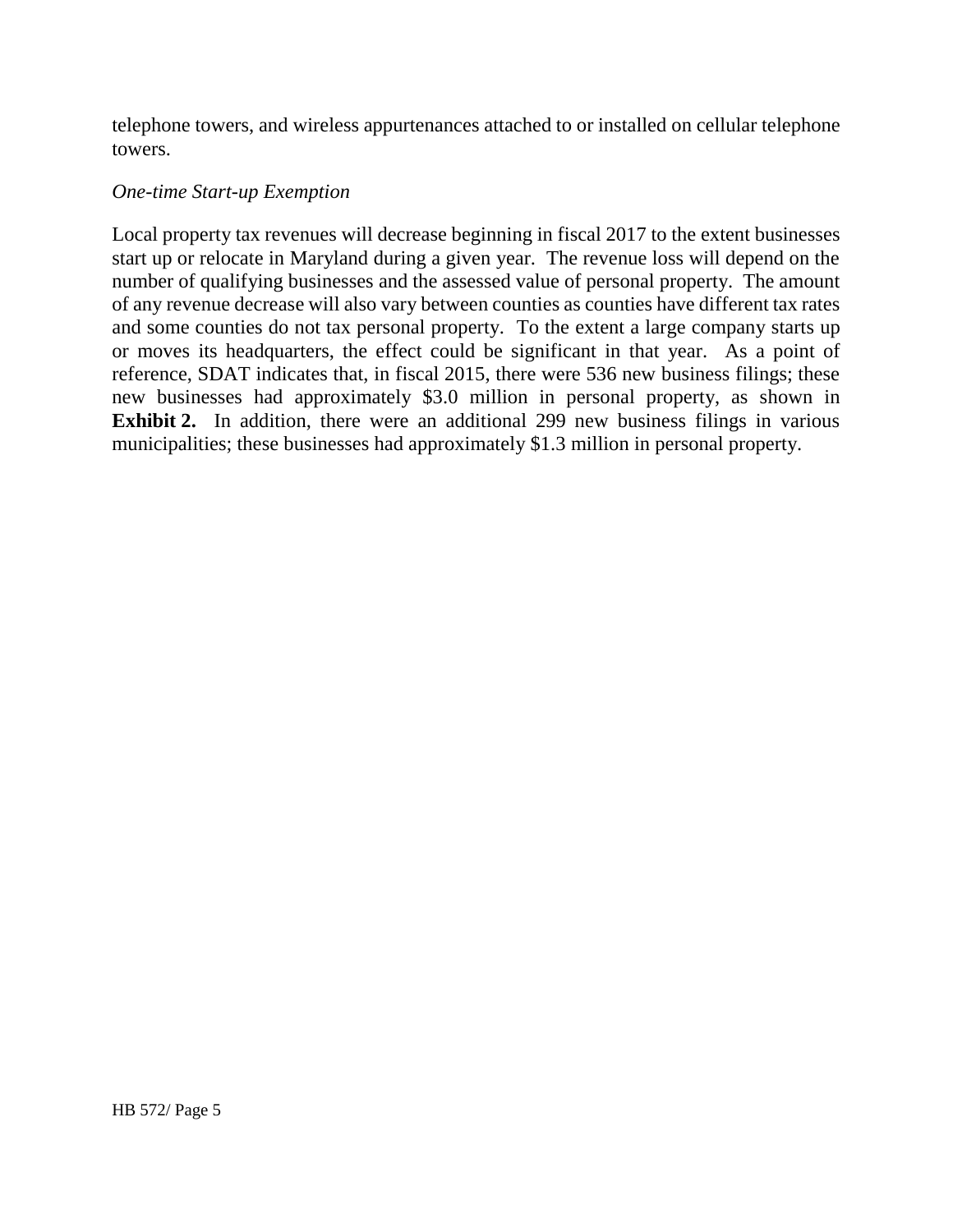|                       | <b>New</b>      | <b>Personal</b> |
|-----------------------|-----------------|-----------------|
|                       | <b>Business</b> | <b>Property</b> |
| County                | <b>Filings</b>  | <b>Base</b>     |
| Allegany              | 7               | \$32,430        |
| Anne Arundel          | 31              | 290,850         |
| <b>Baltimore City</b> | 30              | 162,330         |
| <b>Baltimore</b>      | 47              | 396,520         |
| Calvert               | $\overline{c}$  | 3,550           |
| Caroline              | 5               | 11,720          |
| Carroll               | 12              | 78,950          |
| Cecil                 | 11              | 162,200         |
| Charles               | 15              | 202,300         |
| Dorchester            | 1               | 2,000           |
| Frederick             | $\overline{0}$  | 0               |
| Garrett               | $\overline{0}$  | $\overline{0}$  |
| Harford               | 10              | 44,110          |
| Howard                | $\overline{0}$  | 0               |
| Kent                  | $\overline{0}$  | $\overline{0}$  |
| Montgomery            | 57              | 337,410         |
| Prince George's       | 49              | 240,160         |
| Queen Anne's          | $\overline{0}$  | $\overline{0}$  |
| St. Mary's            | $\overline{0}$  | $\overline{0}$  |
| Somerset              | $\overline{4}$  | 12,260          |
| Talbot                | $\overline{0}$  | $\theta$        |
| Washington            | 14              | 147,240         |
| Wicomico              | 15              | 64,780          |
| Worcester             | 226             | 829,120         |
| <b>Total</b>          | 536             | \$3,017,930     |

# **Exhibit 2 New Business Filings Fiscal 2015**

Source: State Department of Assessments and Taxation

HB 572/ Page 6 **Exhibit 3** shows estimated personal property taxes paid to each county in fiscal 2015 based on the number of personal property certifications, the personal property assessable base, the average assessment per certification, and current personal property tax rates. Personal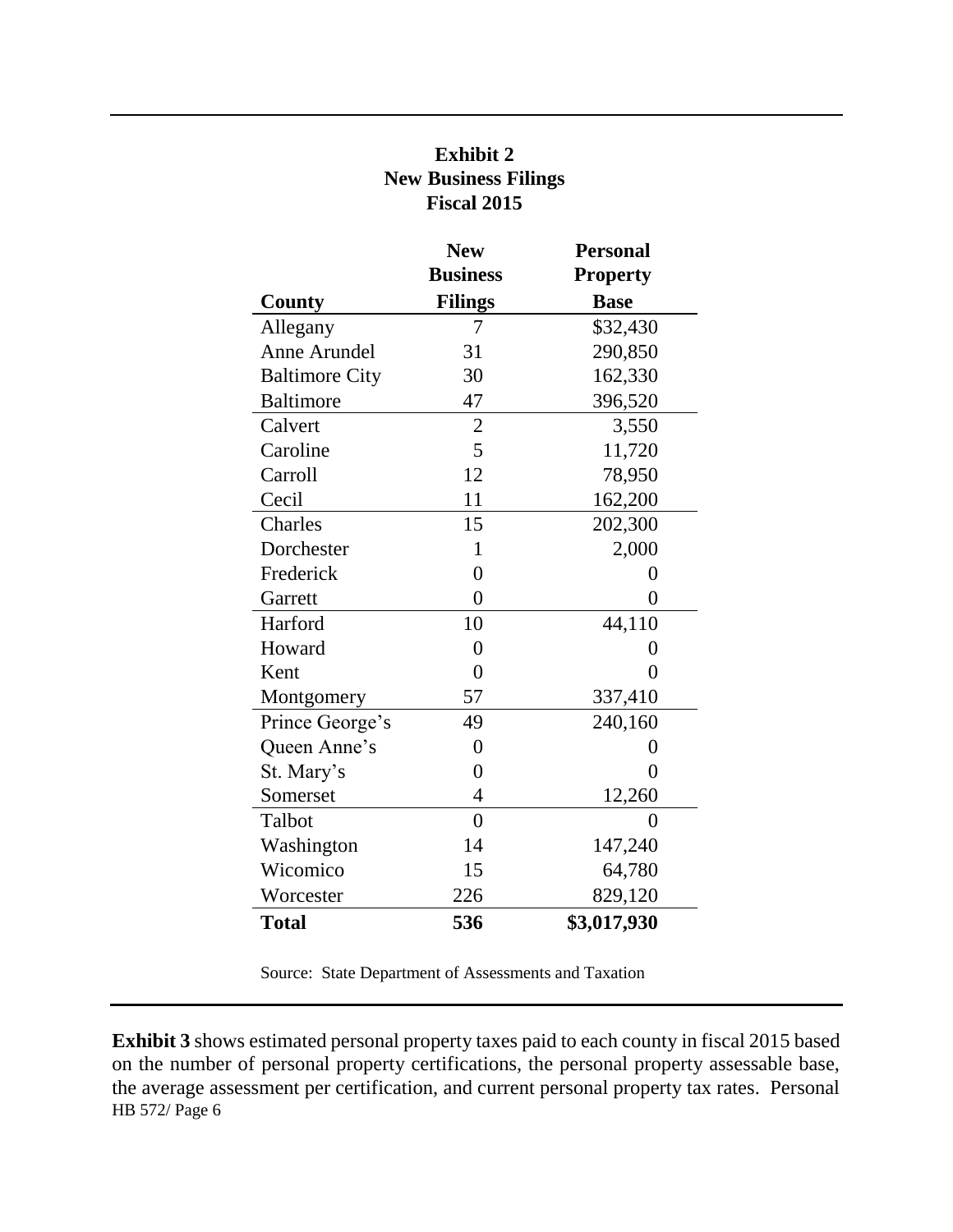property certifications are similar to the number of personal property accounts, except that in some instances, businesses can have multiple certifications due to having personal property located in more than one jurisdiction. As such, certifications are a more accurate representation of the personal property located in each county.

### *Personal Property Tax Exemption*

Beginning in fiscal 2019, the bill exempts all personal property, other than operating personal property of a railroad or a public utility, and specified telecommunications property from county and municipal personal property taxes. As a result, county property tax revenues will decrease by a significant amount beginning in fiscal 2019. SDAT estimates that the county business personal property assessable base will total approximately \$12.5 billion in fiscal 2018. As the county personal property tax base is forecast to remain relatively constant from fiscal 2016 to 2018, the Department of Legislative Services assumes that the assessable base will remain relatively constant beyond fiscal 2018 when the exemption takes effect. As a result, it is estimated that county personal property tax revenues will decrease by approximately \$309.7 million annually beginning in fiscal 2019, as shown in **Exhibit 4**. Municipal property tax revenues are estimated to decrease by an additional \$21.5 million. These estimates assume that specified telecommunications property comprises 15% of each county's (except Garrett County) business personal property assessable base.

To the extent the actual personal property assessable base differs from the estimate, the effect of the property tax exemption will vary accordingly.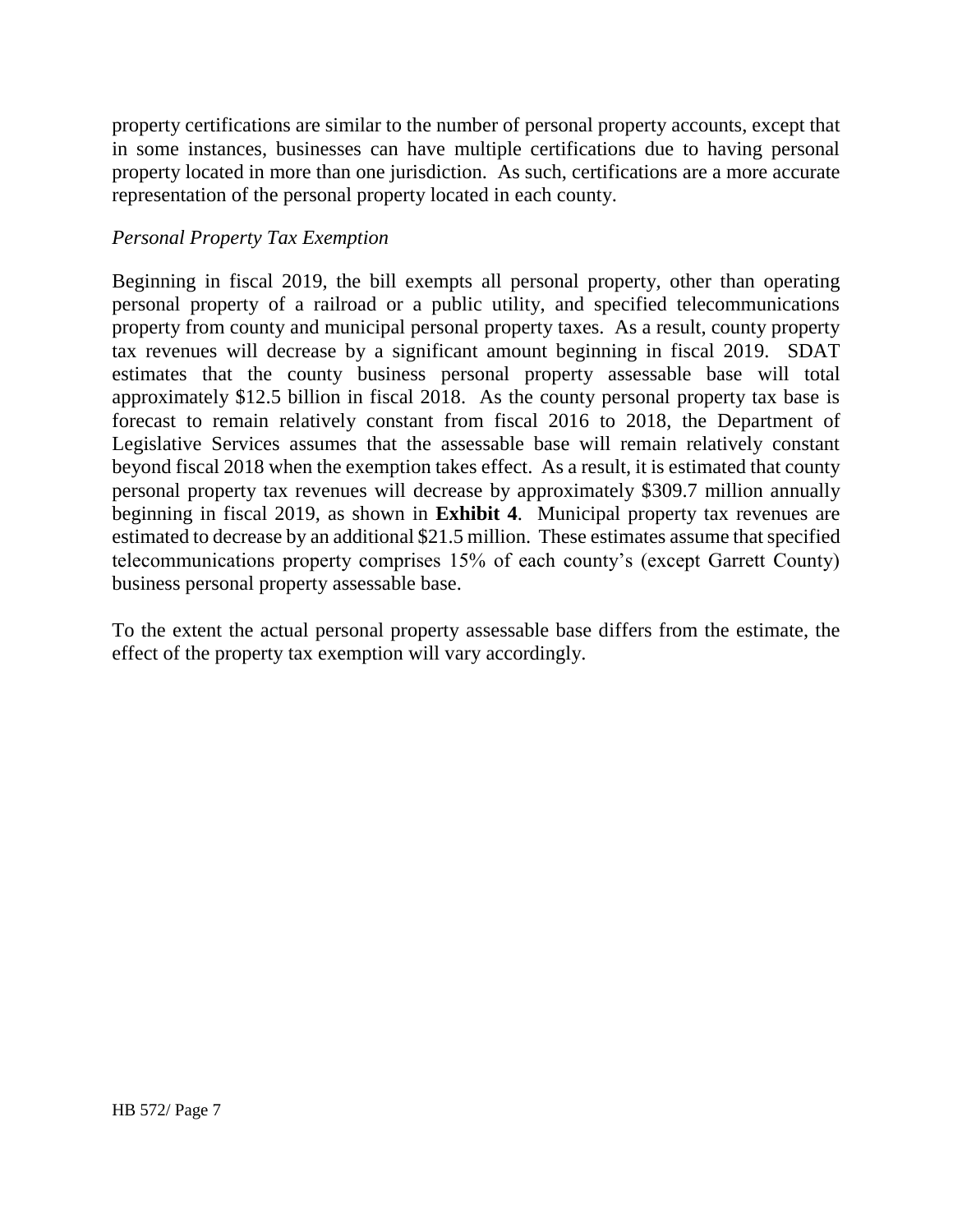|                       | <b>Personal</b>                    |                       |                                                |                                 | Average                                |
|-----------------------|------------------------------------|-----------------------|------------------------------------------------|---------------------------------|----------------------------------------|
| County                | <b>Property</b><br><b>Tax Rate</b> | <b>Certifications</b> | <b>County Personal</b><br><b>Property Base</b> | Average<br><b>Certification</b> | <b>Tax Per</b><br><b>Certification</b> |
| Allegany              | \$2.4475                           | 2,031                 | \$171,945,270                                  | \$84,660                        | \$2,072                                |
| Anne Arundel          | 2.3570                             | 14,668                | 1,238,618,140                                  | 84,444                          | 1,990                                  |
| <b>Baltimore City</b> | 5.6200                             | 11,540                | 1,022,539,530                                  | 88,608                          | 4,980                                  |
| <b>Baltimore</b>      | 2.7500                             | 19,792                | 1,678,671,000                                  | 84,816                          | 2,332                                  |
| Calvert               | 2.2300                             | 2,169                 | 116,148,450                                    | 53,549                          | 1,194                                  |
| Caroline              | 2.4000                             | 843                   | 51,795,730                                     | 61,442                          | 1,475                                  |
| Carroll               | 2.5150                             | 4,851                 | 297,897,050                                    | 61,409                          | 1,544                                  |
| Cecil                 | 2.4768                             | 2,198                 | 172,220,850                                    | 78,353                          | 1,941                                  |
| Charles               | 3.0125                             | 3,148                 | 203,559,490                                    | 64,663                          | 1,948                                  |
| Dorchester            | 2.4400                             | 450                   | 62,450                                         | 139                             | 3                                      |
| Frederick             | 0.0000                             | $\overline{0}$        | $\theta$                                       | $\overline{0}$                  | $\overline{0}$                         |
| Garrett               | 2.4750                             | $\overline{0}$        | $\overline{0}$                                 | $\overline{0}$                  | $\overline{0}$                         |
| Harford               | 2.6049                             | 6,332                 | 636,314,540                                    | 100,492                         | 2,618                                  |
| Howard                | 2.9750                             | 9,769                 | 988,548,110                                    | 101,192                         | 3,010                                  |
| Kent                  | 0.0000                             | $\overline{0}$        | $\overline{0}$                                 | $\overline{0}$                  | $\overline{0}$                         |
| Montgomery            | 2.5200                             | 28,692                | 2,153,876,720                                  | 75,069                          | 1,892                                  |
| Prince George's       | 3.2975                             | 15,995                | 1,340,767,330                                  | 83,824                          | 2,764                                  |
| Queen Anne's          | 2.1180                             | 0                     | $\theta$                                       | $\overline{0}$                  | $\overline{0}$                         |
| St. Mary's            | 2.1425                             | 2,703                 | 149,424,060                                    | 55,281                          | 1,184                                  |
| Somerset              | 2.2875                             | 493                   | 32,755,540                                     | 66,441                          | 1,520                                  |
| Talbot                | 1.3175                             | $\theta$              | $\theta$                                       | $\theta$                        | $\Omega$                               |
| Washington            | 2.3700                             | 3,541                 | 396,998,300                                    | 112,115                         | 2,657                                  |
| Wicomico              | 2.1715                             | 2,870                 | 204,713,770                                    | 71,329                          | 1,549                                  |
| Worcester             | 1.9250                             | 5,523                 | 205,867,560                                    | 37,275                          | 718                                    |
| <b>Total</b>          |                                    | 137,608               | \$11,062,723,890                               | \$80,393                        |                                        |

## **Exhibit 3 Average Personal Property Taxes Paid Fiscal 2015**

Source: State Department of Assessments and Taxation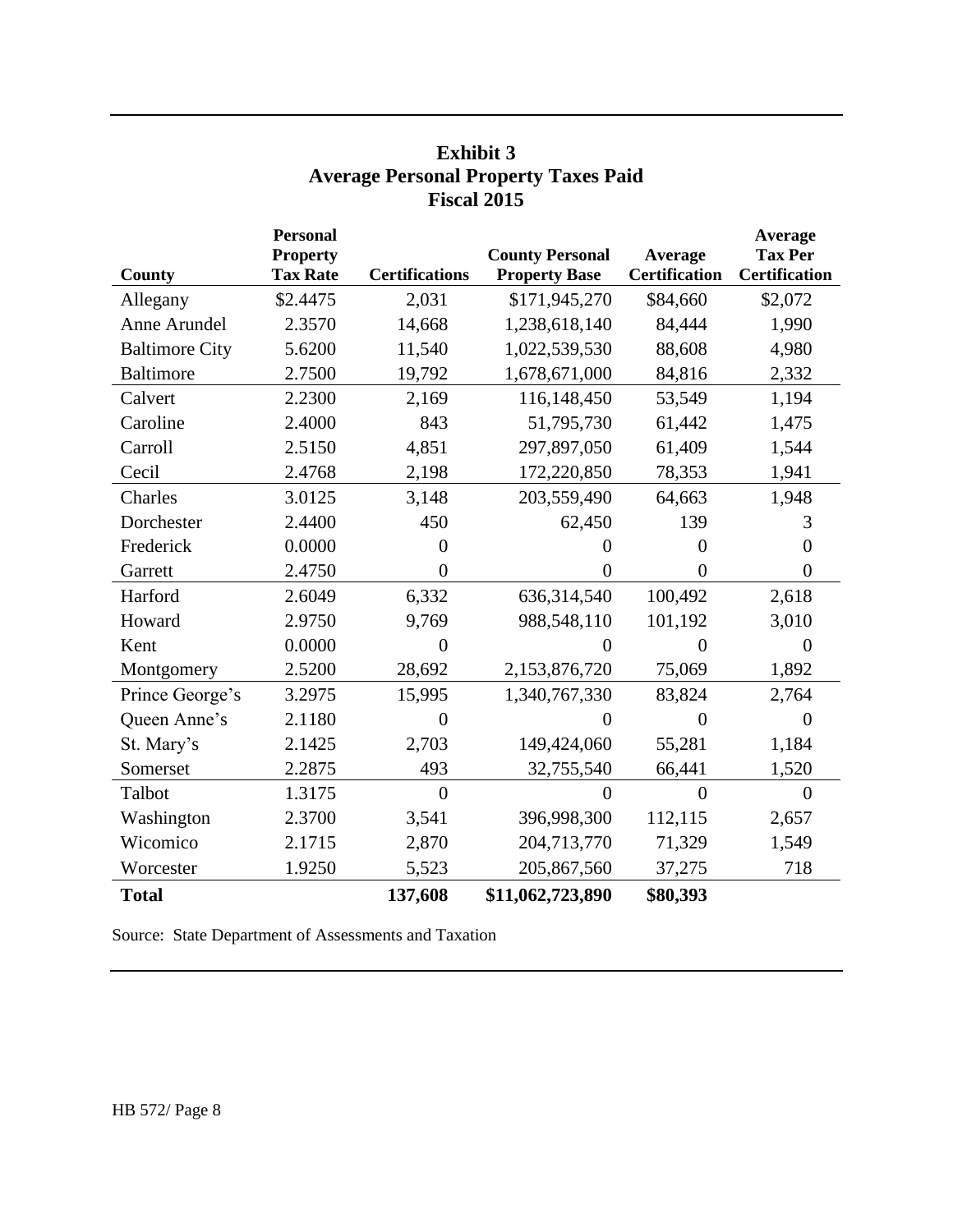|                       | <b>Personal Property</b> | <b>Business Personal</b> | <b>Property Tax</b> |
|-----------------------|--------------------------|--------------------------|---------------------|
| <b>County</b>         | <b>Tax Rate</b>          | <b>Property Base</b>     | <b>Decrease</b>     |
| Allegany              | \$2.4450                 | \$186,467,504            | $(\$3,875,261)$     |
| Anne Arundel          | 2.3070                   | 1,553,033,460            | (30, 454, 210)      |
| <b>Baltimore City</b> | 5.6200                   | 1,102,894,117            | (52, 685, 252)      |
| <b>Baltimore</b>      | 2.7500                   | 1,796,185,170            | (41, 985, 828)      |
| Calvert               | 2.2300                   | 120,179,970              | (2,278,011)         |
| Caroline              | 2.4500                   | 59,642,468               | (1,242,054)         |
| Carroll               | 2.5150                   | 289,623,886              | (6, 191, 435)       |
| Cecil                 | 2.4768                   | 251,892,656              | (5,303,046)         |
| Charles               | 3.0125                   | 531,677,813              | (13, 614, 275)      |
| Dorchester            | 2.4400                   | 0                        | 0                   |
| Frederick             | 0.0000                   | 0                        | $\theta$            |
| Garrett               | 0.0000                   | 111,946,310              | $\theta$            |
| Harford               | 2.6049                   | 580,916,653              | (12, 862, 453)      |
| Howard                | 2.9750                   | 1,137,868,293            | (28, 773, 844)      |
| Kent                  | 0.0000                   | $\boldsymbol{0}$         | $\overline{0}$      |
| Montgomery            | 2.4975                   | 2,218,585,782            | (47,097,803)        |
| Prince George's       | 3.4350                   | 1,510,979,476            | (44, 116, 823)      |
| Queen Anne's          | 0.0000                   | $\boldsymbol{0}$         | $\theta$            |
| St. Mary's            | 2.1308                   | 165,808,563              | (3,003,092)         |
| Somerset              | 2.5000                   | 34,777,439               | (739, 021)          |
| Talbot                | 0.0000                   | $\theta$                 | $\Omega$            |
| Washington            | 2.3700                   | 403,655,602              | (8, 131, 642)       |
| Wicomico              | 2.1715                   | 192,649,301              | (3,555,873)         |
| Worcester             | 2.0875                   | 211,352,527              | (3,750,186)         |
| <b>Total</b>          |                          | \$12,460,136,990         | $(\$309,660,109)$   |

## **Exhibit 4 Estimated Personal Property Tax Revenue Decrease**

Source: State Department of Assessments and Taxation; Department of Legislative Services